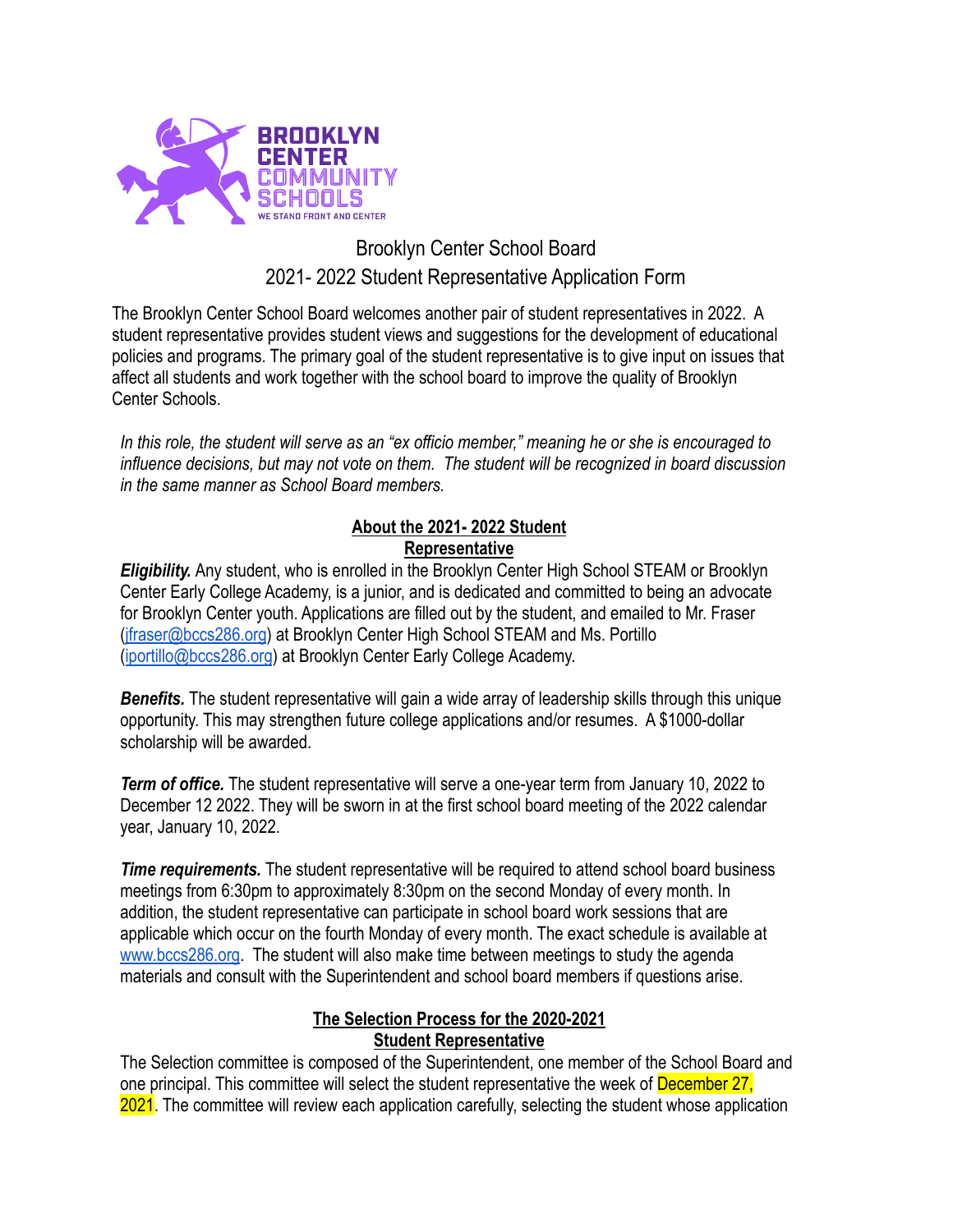materials best demonstrate their leadership skills, ability to set and follow through on goals, public speaking experience, dedication to public education, and other relevant experience. The decision of the Selection Committee is final. Applicants will not receive evaluation on their applications, nor will their application materials be returned.

*Announcement of student representative.* The student selected to serve on the Brooklyn Center School Board will be announced publicly the week of January 3, 2022.

Statement of Understanding: I have read the information about the 2018-2019 student representatives and the description of the selection process, both of which appear above. I understand and agree to participate in the selection process. If I am selected to the position of student representative, I will perform the responsibilities of the student representative to the best of my ability.

| Signature of applicant          | Date |
|---------------------------------|------|
| Signature of parent or guardian | Date |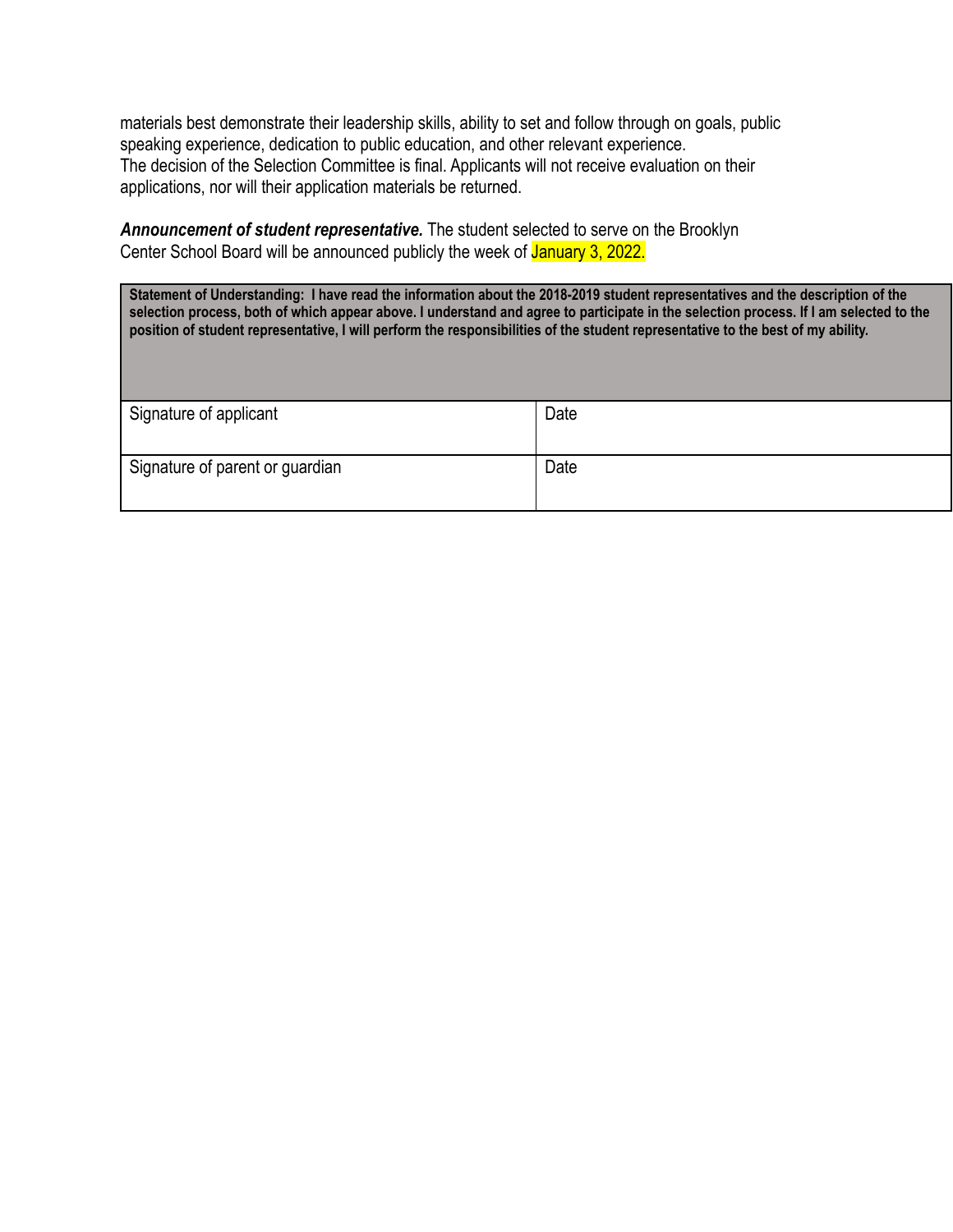## Brooklyn Center School District Board of Education 2021- 2022 STUDENT REPRESENTATIVE APPLICATION

| BROOKLYN                                                                                                                                                                                                               | Brooklyn Center School Board<br>2021-2022 Student Representative Application Form                                                       |                      |
|------------------------------------------------------------------------------------------------------------------------------------------------------------------------------------------------------------------------|-----------------------------------------------------------------------------------------------------------------------------------------|----------------------|
| <b>Student Name</b>                                                                                                                                                                                                    | <b>Email Address</b>                                                                                                                    | Cell Phone Number    |
| <b>Student Address</b>                                                                                                                                                                                                 |                                                                                                                                         | <b>BC Student ID</b> |
| <b>High School</b>                                                                                                                                                                                                     | <b>Principal Name</b>                                                                                                                   | Telephone Number     |
| Parent or Guardian Name                                                                                                                                                                                                | Parent or Guardian Telephone Number                                                                                                     |                      |
| Name of School Adult Sponsor<br>(someone at your school that supports<br>you and/or has helped you with this<br>process)                                                                                               | Signature of School Counselor                                                                                                           |                      |
| Do you have any family members who<br>are an employee at Brooklyn Center<br>Schools? If so, what is their relationship<br>to you?                                                                                      | Are you multilingual? If so, what other language do you speak fluently?                                                                 |                      |
| Recommendation: Brooklyn Center highly recommends that all students applying ask for support from a<br>trusted adult to complete the application. Please complete the entire application, including the portion below. |                                                                                                                                         |                      |
| Please give the completed<br>application form to:<br>Ms. Sammons - Brooklyn<br><b>Center High School STEAM</b><br>Isis Portillo-Brooklyn Center<br><b>Early College Academy</b>                                        | Application must be received by 3pm on<br>Friday, December 24, 2020.<br>No late or incomplete applications will be accepted or reviewed |                      |

## About the Brooklyn Center School Board

The Brooklyn Center School Board is a policy-making body responsible for selecting the superintendent and overseeing the district's budget, curriculum, personnel and facilities. The school board is granted authority to carry out these duties by the State of Minnesota and the Minnesota Legislature. The Brooklyn Center Board of Education is responsible for policies that govern education for Brooklyn Center students. The Superintendent serves as the Board's Chief Executive Officer and administers its policies. Brooklyn Center Board of Education consists of six school board members.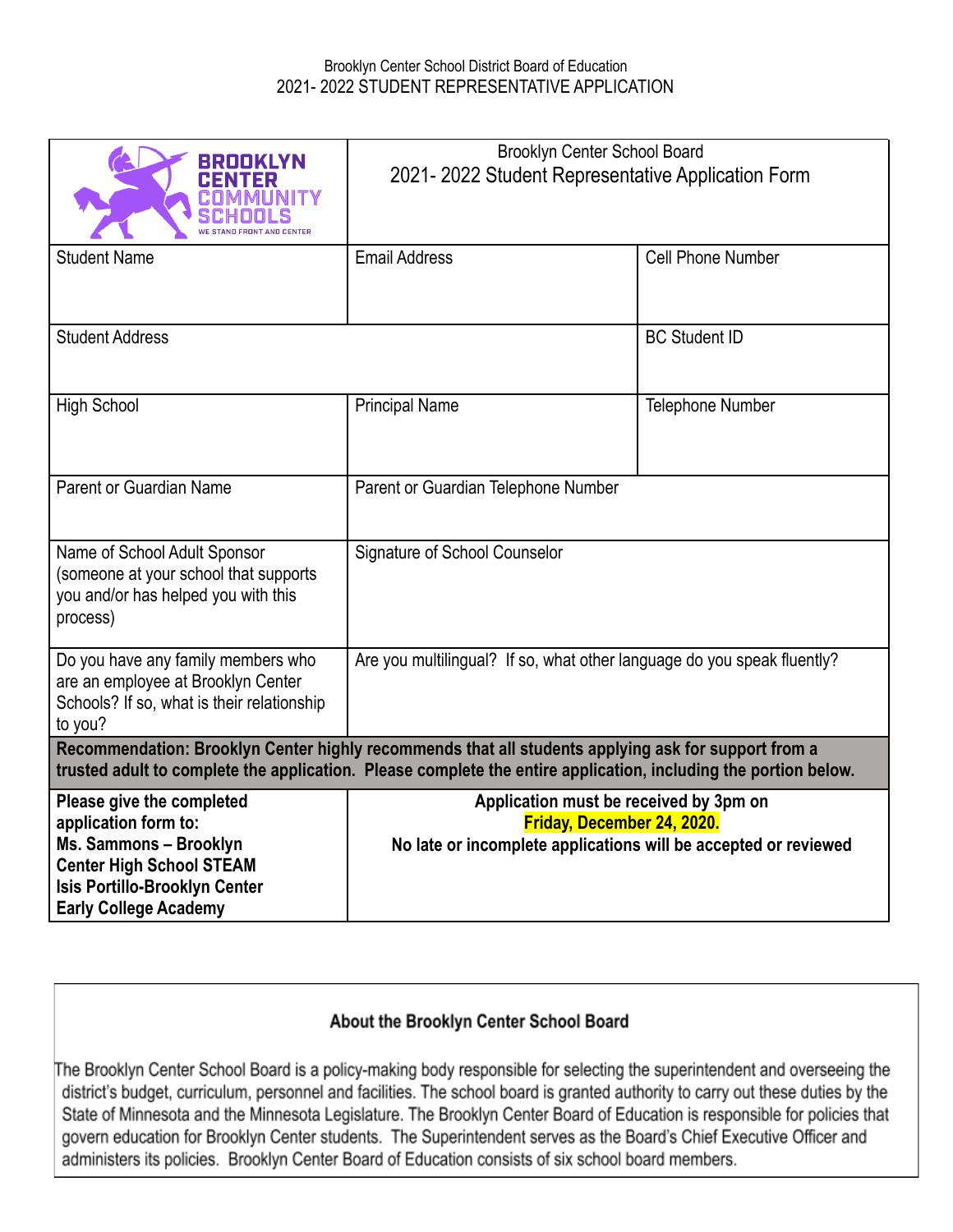## About the Application Questions: Respond in the format that works best for you!

In the section below there are three short answer questions and two short essay questions. Observe the limits of your responses as indicated in each question. You may attach an additional page for your responses.

1.) Why are you interested in serving as the student representative on the Brooklyn Center School Board? Please limit your response to 100 words.

2.) What strengths do you bring to the School Board? Please limit your answer to 100 words.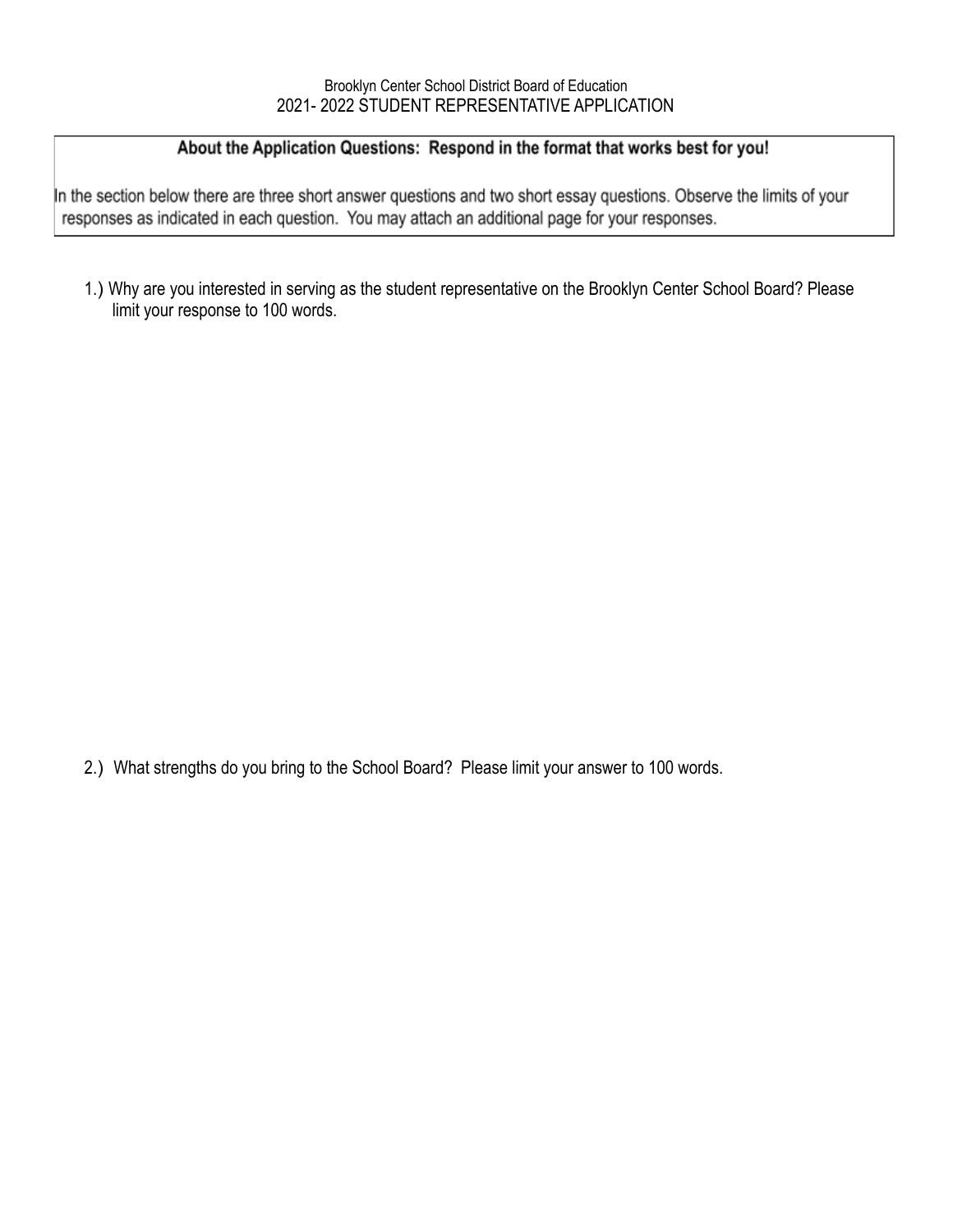#### Brooklyn Center School Board 2021- 2022 STUDENT REPRESENTATIVE APPLICATION

3.) If selected as a student representative, what are the skills you would like to develop? Please limit your response to 100 words.

## **2 Short Essay Questions**

1.) In what way have your previous experiences equipped you for this position of student representative? Include your experiences with both peers and adults. Please limit your response to 250 words.